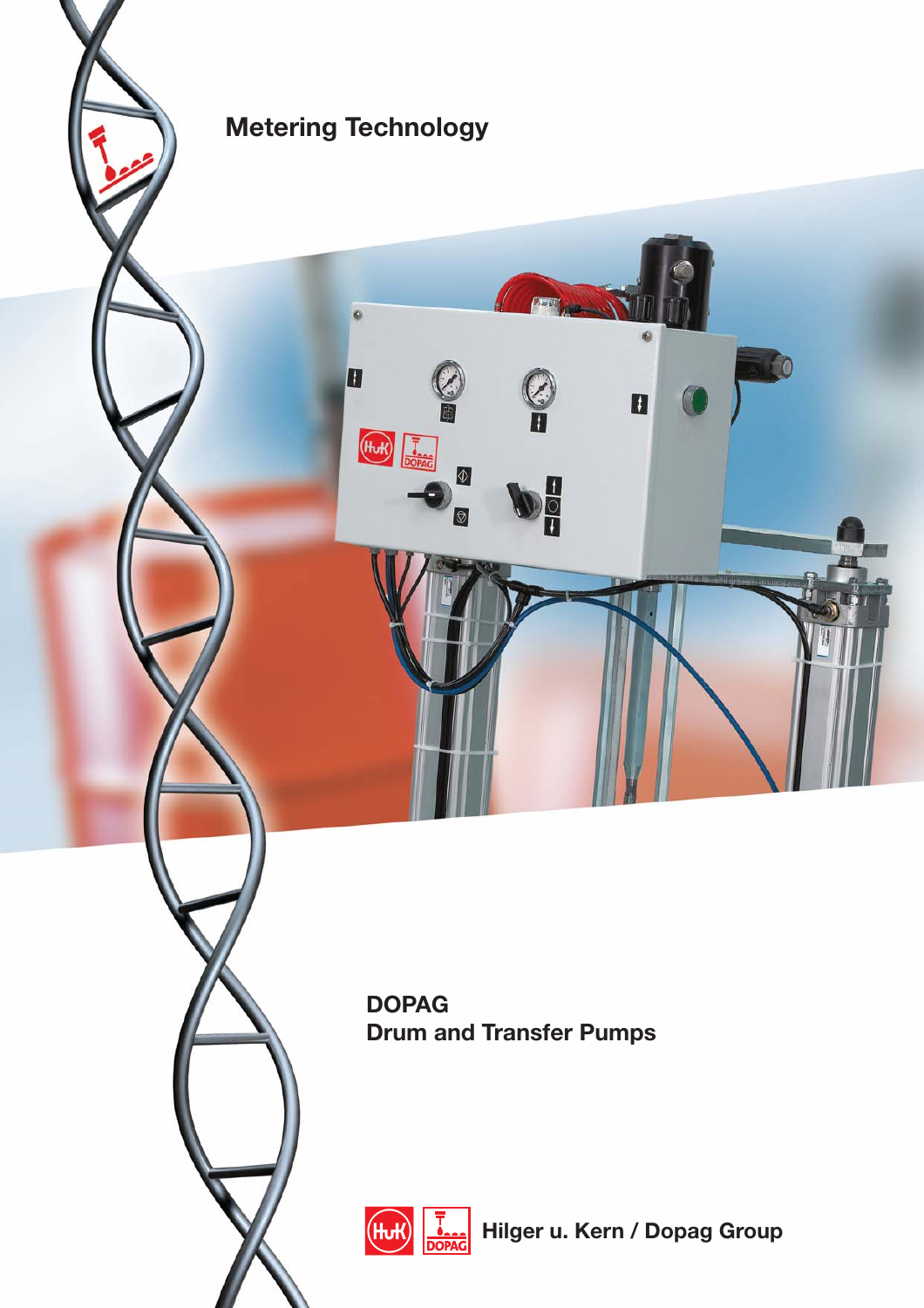## **Precise and clean feeding directly from original containers**



DOPAG drum pumps are chop check pumps. They feed single component media such as greases, oils, adhesives, sealing compounds, polyurethane, silicone etc. with viscosity levels up to 5.0 million mPa s directly and cleanly from original containers.

DOPAG drum pumps have proved themselves particularly useful as central material supply systems as well as being able to supply single stations.

DOPAG drum pumps are manufactured as modular, robust and fail-safe, as well as remarkably service and maintenance friendly.

### **Product features**

- Double acting, fast change-over air motor
- Single or twin ram pump elevator
- 2-hand safety operation
- Self venting
- Chemical resistant seals
- Hard chrome plated pistons
- Adjustable sleeve seals
- Hard teflon seal kit
- Flow rate up to 6 litres/minute
- Pressure ratio up to 75:1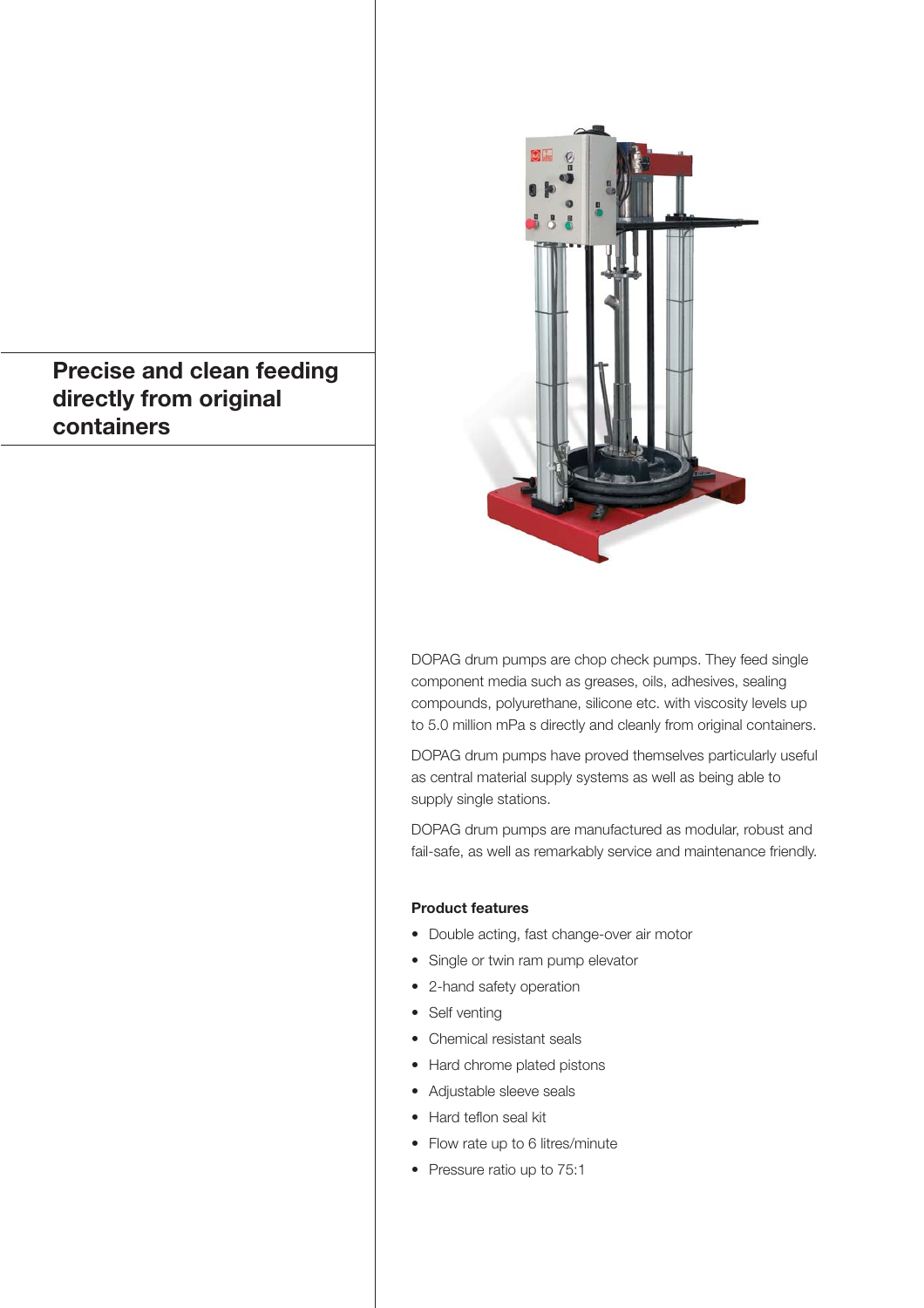# **DOPAG Drum pumps**



### **Drum pump P10**

| Flow rate:           |
|----------------------|
| Max. viscosity:      |
| Pressure ratio:      |
| Max. working pressur |
|                      |

4,75 and 14,5  $cm<sup>3</sup>$ per double stroke 200 - 800,000 mPa s  $11:1 - 37:1$ me: 160 - 250 bar Container size: Ø 86 - 265 mm Cartridge: Ø 40 / 46 / 48 mm



## **Drum pump P30**

Flow rate: 32 cm<sup>3</sup> Max. viscosity: 2,500,000 mPa s Pressure ratio: 33:1 Max. working pressure: 250 bar Container size: Ø 275 - 400 mm

per double stroke

# **DOPAG Transfer pump for wall mounting**



### **Transfer pump FP300 for wall mountin**

Flow rate: 300 cm<sup>3</sup>

Max. viscosity: 50,000 mPa s Pressure ratio: 11 / 23 / 37:1 Max. working pressure: 250 bar

per double stroke

# **DOPAG Bung-mounted pumps**

## **Bung-mounted pumps TP**

Max. viscosity: 50,000 mPa s Pressure ratio: 7,6 / 21:1 Max. working pressure: 160 bar Container size: 20 / 60 / 200 litre

Flow rate:  $40 - 112$  cm<sup>3</sup> per double stroke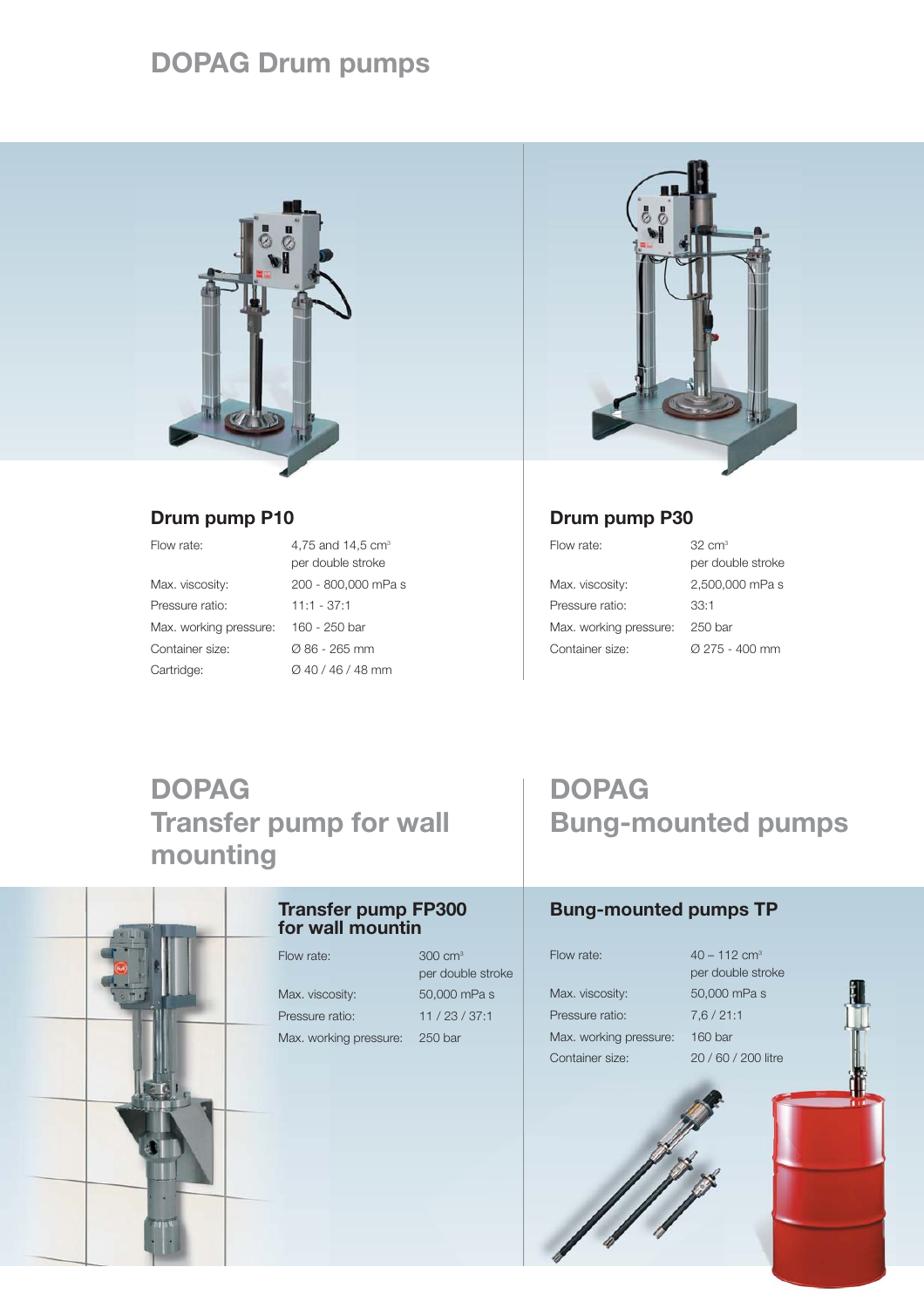

### **Drum pump P80**

Flow rate: 30.7 cm<sup>3</sup>

Max. viscosity: 5,000,000 mPa s Pressure ratio: 56:1 Max. working pressure: 315 bar Container size: Ø 275 - 400 mm

per double stroke



## **Drum pump P200**

Max. viscosity: 5,000,000 mPa s Pressure ratio: 22 / 48 / 56 / 75:1 Max. working pressure: 250 - 400 bar Container size: Ø 275 - 575 mm

Flow rate: 30 - 300 cm3 per double stroke

# **Application examples single component metering**



**Lifetime lubrication of gears**

**Greasing of synthetic components**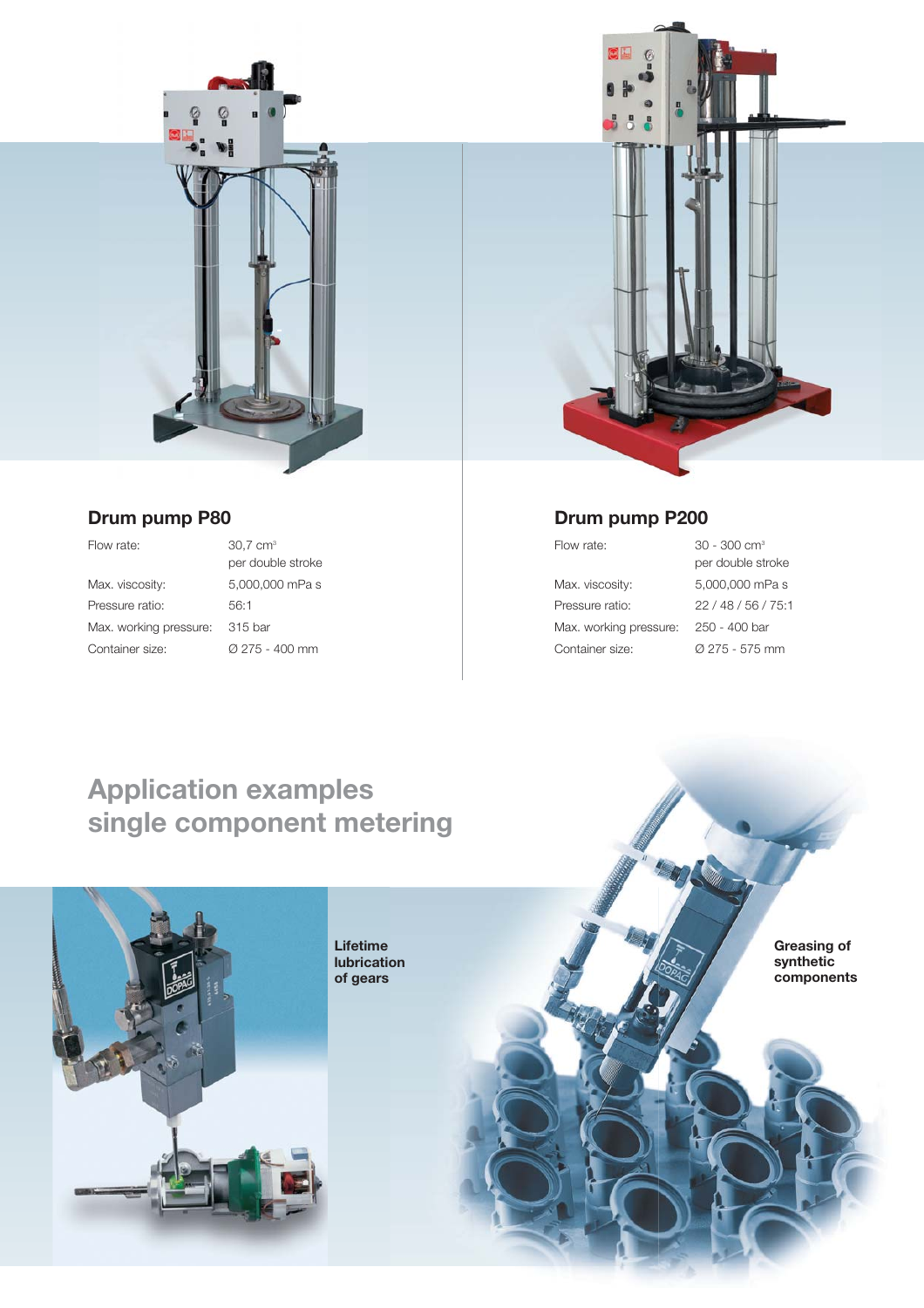| <b>Technical data</b>                                                                                                                                                                                                                                                                                                                                                                                                                        | Drum pump                                                                         |                                                                                   |                                                                    |                                                                    |                                                                    |                                                                    |                                                                    |  |  |
|----------------------------------------------------------------------------------------------------------------------------------------------------------------------------------------------------------------------------------------------------------------------------------------------------------------------------------------------------------------------------------------------------------------------------------------------|-----------------------------------------------------------------------------------|-----------------------------------------------------------------------------------|--------------------------------------------------------------------|--------------------------------------------------------------------|--------------------------------------------------------------------|--------------------------------------------------------------------|--------------------------------------------------------------------|--|--|
| <b>Description</b>                                                                                                                                                                                                                                                                                                                                                                                                                           | P10/1                                                                             | P10/2                                                                             | <b>P30-E</b>                                                       | <b>P30</b>                                                         | <b>P80-E</b>                                                       | <b>P80</b><br><b>P80-SV</b>                                        |                                                                    |  |  |
| <b>Performance / Consumption</b><br>Pressure ratio<br>Maximum viscosity (mPa s)<br>Flow rate (I/min)<br>at 20 double strokes*<br>Working pressure (bar)<br>Max. working pressure (bar)<br>Air consumption (I/min)<br>at 20 double strokes / 6 bar                                                                                                                                                                                            | 11:1 / 37:1<br>0.2 - 0.5 Million<br>0.25 / 0.095<br>$20 - 160$<br>160 / 250<br>22 | 11:1 / 37:1<br>0.2 - 0.8 Million<br>0.25 / 0.095<br>$20 - 160$<br>160 / 250<br>22 | 33:1<br>2.5 Million<br>0.64<br>$20 - 160$<br>250<br>142            | 33:1<br>2.5 Million<br>0.64<br>$20 - 160$<br>250<br>142            | 56:1<br>2.5 Million<br>0.614<br>$20 - 250$<br>315<br>220           | 56:1<br>2.5 Million<br>0.614<br>$20 - 250$<br>315<br>220           | 56:1<br>5.0 Million<br>0.614<br>$20 - 250$<br>315<br>220           |  |  |
| <b>Dimensions / Weight</b><br>Height on start-up in drum (mm)<br>Height extended (mm)<br>Base plate L x W (mm)<br>Pump size (mm)<br>Weight without container (kg)<br>Max. container height (mm)<br>Container size (I)<br>Container Ø (mm)<br>Cartridges Ø (mm)                                                                                                                                                                               | 870<br>1100<br>250 x 310<br>280<br>17,5<br>400<br>10<br>86 / 265<br>40 / 46 / 48  | 670<br>970<br>370 x 300<br>280<br>22<br>290<br>10<br>86 / 265<br>40 / 46 / 48     | 1040<br>1540<br>610 x 500<br>430<br>60<br>450<br>30<br>$275 - 400$ | 1040<br>1540<br>610 x 500<br>430<br>67<br>450<br>30<br>$275 - 400$ | 1450<br>2150<br>610 x 500<br>525<br>75<br>750<br>80<br>$275 - 400$ | 1450<br>2150<br>610 x 500<br>525<br>75<br>750<br>80<br>$275 - 400$ | 1580<br>2380<br>750 x 550<br>525<br>90<br>750<br>80<br>$275 - 400$ |  |  |
| <b>Equipment</b><br>Drum roll-in mechanism<br>or drum roller conveyor<br>Drum centring on the<br>base plate<br>Level monitoring<br>Level monitoring with automatic<br>shut-off device and audible /<br>alarm for drum changing<br>Material supply without interruption<br>Follower plate<br>Wetted parts made of<br>stainless steel<br>Wetted parts highly<br>wear resistant<br>Oil brake cylinder<br><b>PLC</b> control<br>1-hand operation | $\circ$<br>$\circ$<br>$\circ$                                                     | $\circ$<br>$\circ$<br>$\circ$                                                     | $\circ$<br>О<br>$\circ$<br>$\circ$                                 | $\circ$<br>$\circ$<br>$\circ$<br>$\circ$<br>$\circ$                | О<br>О<br>$\circ$<br>О                                             | $\circ$<br>$\circ$<br>$\circ$<br>$\circ$<br>$\circ$<br>$\circ$     | $\circ$<br>$\circ$<br>$\circ$<br>$\circ$<br>$\circ$                |  |  |
| 2-hand security operation<br>ATEX / UL                                                                                                                                                                                                                                                                                                                                                                                                       | $\circ$                                                                           | $\circ$                                                                           | $\circ$                                                            | $\circ$                                                            | $\circ$                                                            | $\circ$                                                            | $\circ$                                                            |  |  |

# **Key to symbols**<br> **e** = Standa

 $\begin{array}{ccc}\n\bullet & = & \text{Standard} \\
\bullet & = & \text{Optional}\n\end{array}$ 

❍ = Optional

– = Not available

**E** = Economy version

**SV** = Version with larger rams

**H** = Hydraulic

\* = The number of double strokes is dependent upon the viscosity

1 bar = 14,5 psi / 0,1 MPa

**All pumps confirm to CE**

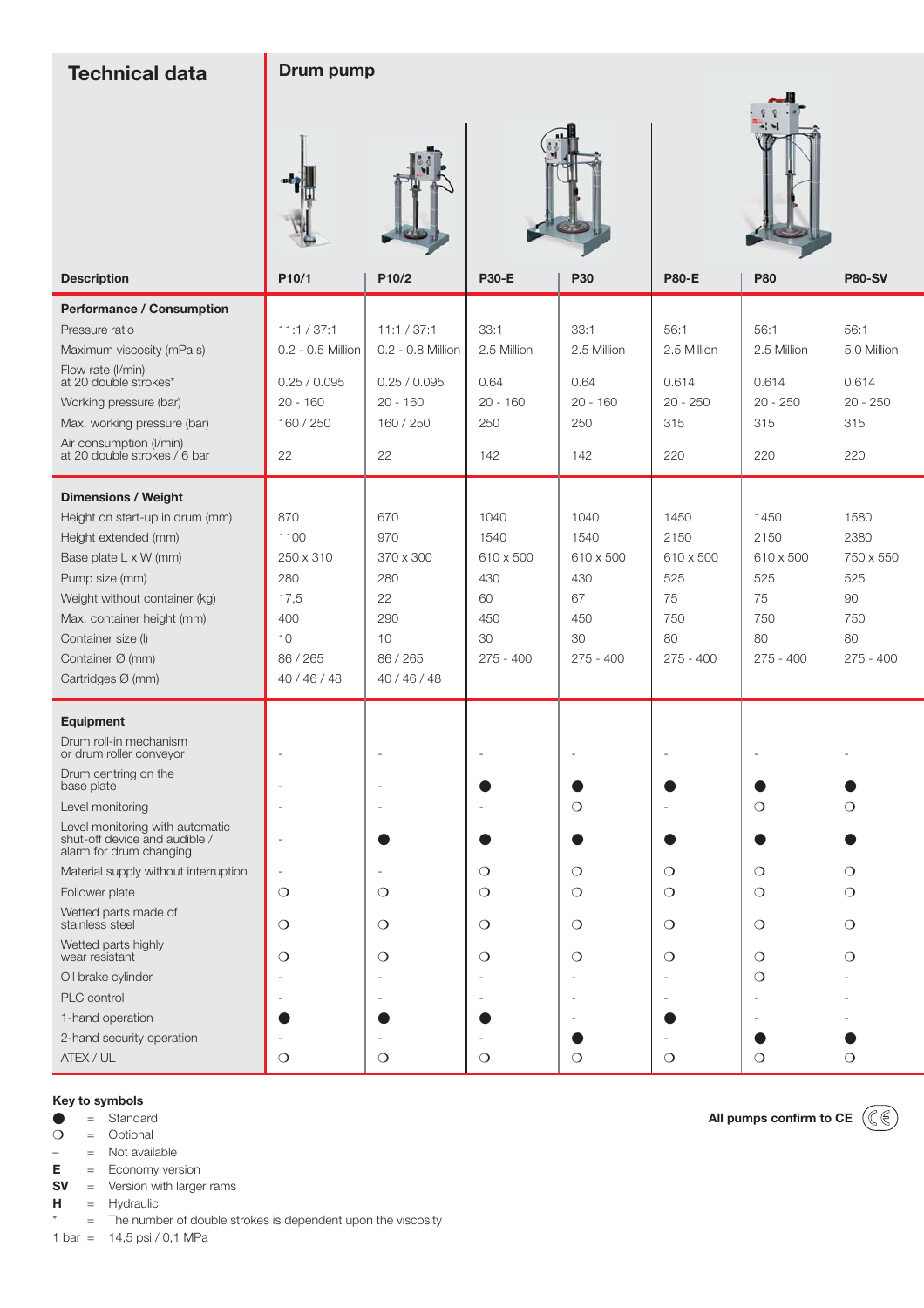|                                                                                           |                                                                                           |                                                                     | <b>Bung-mounted pumps</b><br>Û                                      |                                                                                              |                                                                                               |                                                                              | <b>Transfer</b><br>pump                                                                        |                                                                                                                           |
|-------------------------------------------------------------------------------------------|-------------------------------------------------------------------------------------------|---------------------------------------------------------------------|---------------------------------------------------------------------|----------------------------------------------------------------------------------------------|-----------------------------------------------------------------------------------------------|------------------------------------------------------------------------------|------------------------------------------------------------------------------------------------|---------------------------------------------------------------------------------------------------------------------------|
| <b>P200-E</b>                                                                             | P200                                                                                      | <b>P200-SV</b>                                                      | P200-H                                                              | <b>TP 20</b>                                                                                 | <b>TP 60</b>                                                                                  | <b>TP 200</b>                                                                | <b>TP 200</b>                                                                                  | FP 300                                                                                                                    |
| 22/48/56:1<br>2.5/5.0 Million<br>0.6 / 3<br>$20 - 250$<br>$250 - 400$                     | 22/48/56/75:1<br>2.5/5.0 Million<br>0.6 / 3 / 6<br>$20 - 250$<br>$250 - 400$              | 48:1 / 75:1<br>5.0 Million<br>3/6<br>$20 - 250$<br>$250 - 400$      | 6,4:1<br>5.0 Million<br>3/6<br>$20 - 250$<br>$250 - 400$            | 21:1<br>50,000<br>0.8<br>100<br>160                                                          | 21:1<br>50,000<br>0.8<br>100<br>160                                                           | 7,6:1<br>50,000<br>2.24<br>40<br>100                                         | 21:1<br>50,000<br>0,8<br>100<br>160                                                            | 11:1/23:1/37:1<br>50,000<br>6<br>160<br>250                                                                               |
| 220 - 900                                                                                 | 220 - 1.400                                                                               | 220 - 1.400                                                         | 50                                                                  | 142                                                                                          | 142                                                                                           | 142                                                                          | 142                                                                                            | 450/900/1400                                                                                                              |
| 1650<br>2600<br>$900 \times 600$<br>525 / 865<br>$205 - 240$<br>880<br>200<br>$275 - 575$ | 1650<br>2600<br>$900 \times 600$<br>525 / 865<br>$205 - 250$<br>880<br>200<br>$275 - 575$ | 1650<br>2700<br>1000 x 750<br>865<br>350<br>880<br>200<br>566 - 575 | 1850<br>2600<br>910 x 1000<br>865<br>380<br>880<br>200<br>566 - 575 | 917<br>$\overline{\phantom{a}}$<br>$\overline{\phantom{a}}$<br>339<br>16<br>339<br>20<br>339 | 1150<br>$\overline{\phantom{a}}$<br>$\overline{\phantom{a}}$<br>577<br>16<br>577<br>60<br>577 | 1438<br>$\overline{\phantom{a}}$<br>$\sim$<br>860<br>16<br>860<br>200<br>860 | 1438<br>$\overline{\phantom{a}}$<br>$\overline{\phantom{a}}$<br>860<br>16<br>860<br>200<br>860 | 1040<br>$\overline{\phantom{a}}$<br>$\overline{\phantom{a}}$<br>600<br>38 / 42 / 46<br>$\sim$<br>$\overline{\phantom{a}}$ |
| $\bigcirc$                                                                                | $\bigcirc$                                                                                | $\bigcirc$                                                          | $\bigcirc$                                                          |                                                                                              |                                                                                               |                                                                              | $\overline{a}$                                                                                 |                                                                                                                           |
|                                                                                           | O                                                                                         | ●                                                                   | $\bullet$                                                           |                                                                                              | $\overline{\phantom{a}}$                                                                      |                                                                              | ÷,                                                                                             |                                                                                                                           |
| $\bigcirc$<br>$\bigcirc$                                                                  | $\bigcirc$<br>$\bigcirc$                                                                  | $\bigcirc$<br>$\bigcirc$                                            | $\bigcirc$<br>$\bigcirc$                                            |                                                                                              | $\overline{\phantom{a}}$<br>$\overline{\phantom{a}}$                                          | $\overline{a}$<br>$\overline{\phantom{a}}$                                   | $\overline{\phantom{a}}$<br>$\overline{\phantom{a}}$                                           |                                                                                                                           |
| $\bigcirc$                                                                                | $\bigcirc$                                                                                | $\bigcirc$                                                          | $\bigcirc$                                                          | $\circ$                                                                                      | $\bigcirc$                                                                                    | $\bigcirc$                                                                   | $\circ$                                                                                        | $\circ$                                                                                                                   |
| $\circ$                                                                                   | $\bigcirc$                                                                                | $\bigcirc$                                                          | $\circ$<br>$\overline{\phantom{a}}$                                 |                                                                                              |                                                                                               |                                                                              | $\frac{1}{2}$<br>$\overline{\phantom{a}}$                                                      |                                                                                                                           |
| $\circ$                                                                                   | $\circ$                                                                                   | $\bigcirc$                                                          | $\circ$<br>$\bigcirc$                                               | $\circ$                                                                                      | $\overline{\phantom{a}}$<br>$\circ$                                                           | $\overline{\phantom{a}}$<br>$\circ$                                          | $\overline{\phantom{a}}$<br>$\overline{a}$<br>$\overline{\phantom{a}}$<br>$\circ$              | $\circ$                                                                                                                   |

### **Key to symbols**

 $\begin{array}{ccc}\n\bullet & = & \text{Standard} \\
\bullet & = & \text{Optional}\n\end{array}$ 

❍ = Optional

– = Not available

**E** = Economy version **SV** = Version with larger rams

**H** = Hydraulic

\* = The number of double strokes is dependent upon the viscosity

1 bar = 14,5 psi / 0,1 MPa

**All pumps confirm to CE**

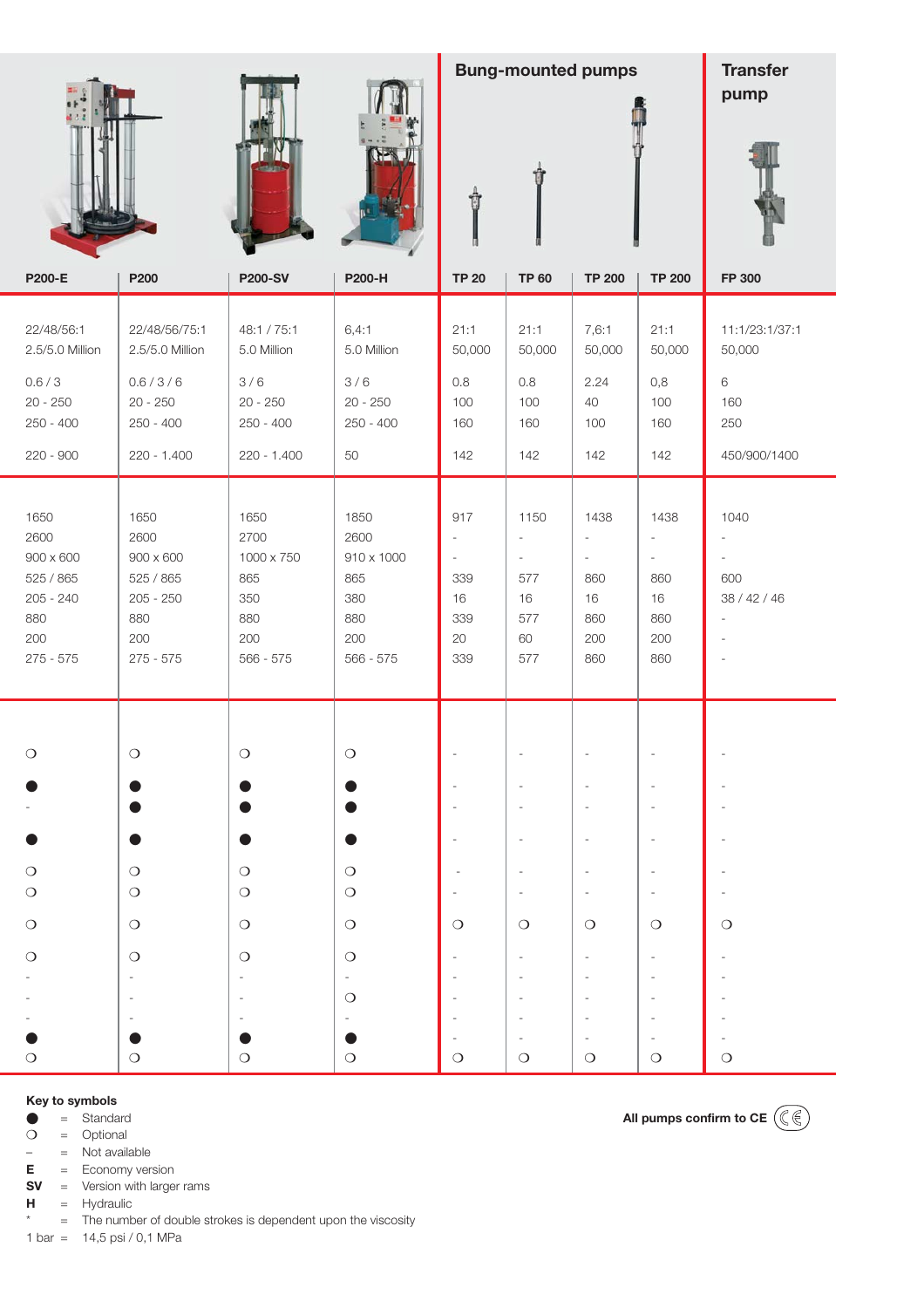#### **Drum Pump with follower plate**

A drum pump with a follower plate is used for processing medium to high-viscosity media. The follower plate is made of aluminium, steel or cast iron.

The follower plate is manufactured with elastomer wipers for efficiently wiping the inside walls of the drum clean during use. The wipers adjust to the diameter of the container.

#### **Bung-mounted pump with cover plate**

When processing low viscosity media, a follower plate is not necessary for priming purposes.

The cover plate is used only as a protection against contamination of the medium to be fed.

#### **Level monitoring**

This control unit ensures that the pump does not draw in air when the drum is empty.

When the minimum level is reached the pump will shut down automatically.

An audible alarm is emitted when the drum becomes empty.

#### **Options**

- External valves The drum pump P200 can be supplied with external valves as an option. This new design offers the advantage of being able to carry out service and maintenance work on the pump without having to drain the system.
- Wetted parts made of stainless steel or with specific surface treatment

## **Concept for single component metering system**